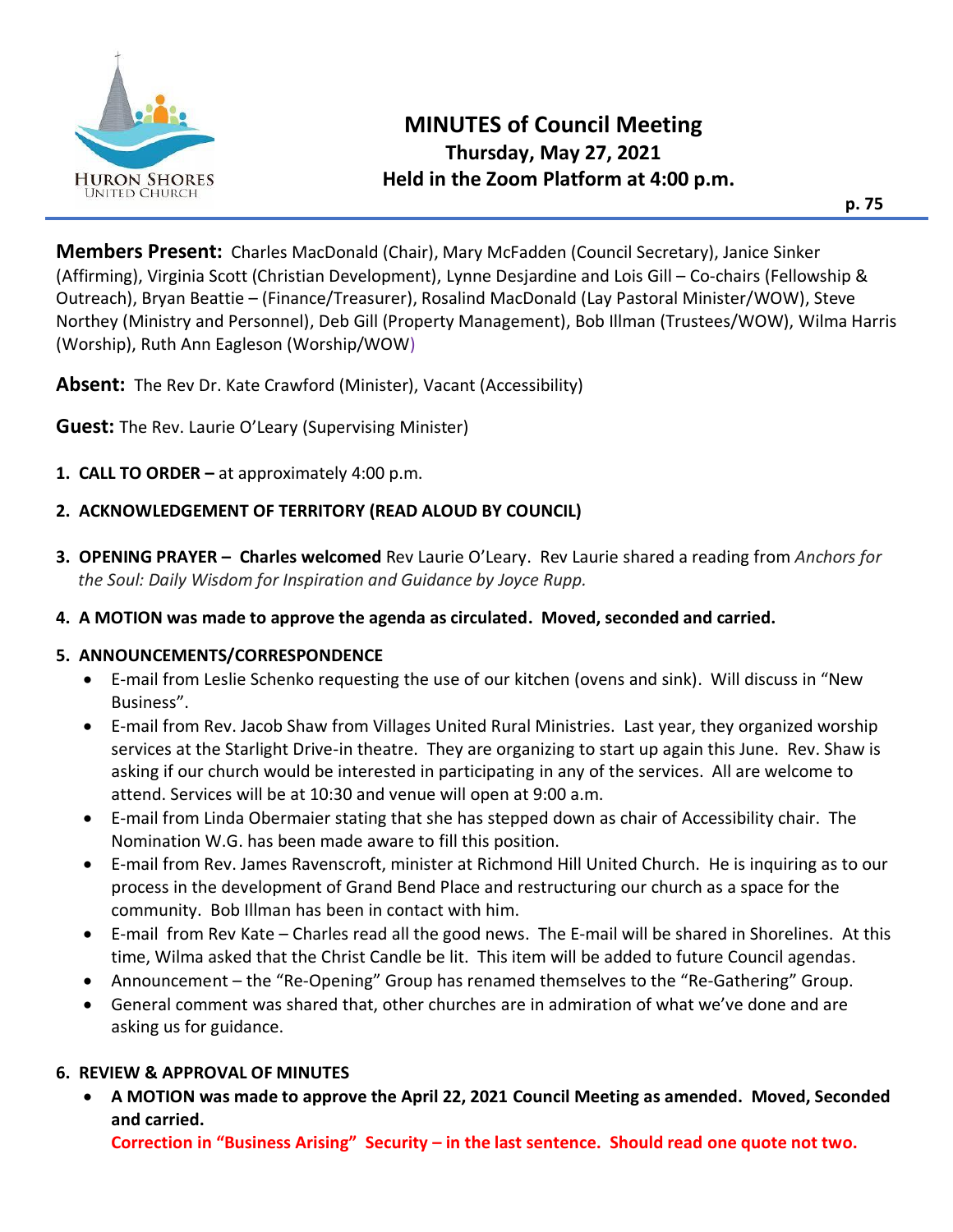**7. BUSINESS ARISING –** Comment was made in regard to the status of the conversation about acquiring an individual(s) to help with grant applications. This will be discussed at another time.

# **8. COVID-19 UP-DATE – Charles MacDonald:**

- Reviewed recent provincial restrictions and ensured that the "Re-gathering" Group will respond accordingly. Discussed configuring the Green Cathedral to comply with two meters apart protocol. Hoping for worship at some point this summer in the Green Cathedral.
- Hybrid services were discussed. Comment was made that Zoom did a worldwide survey with an outcome of 60-70% responding in favour of the Hybrid platform. Zoom is looking into developing and providing this technology.
- Rev. Laurie commented that Exeter United Church provides a brief worship service over the phone at a very low cost. She will provide the information.
- **9. LEADERSHIP – Charles MacDonald:** On hold until August.

### **10. TEAM REPORTS**

- **Wow – Ruth Ann Eagleson/Bob Illman/Rosalind MacDonald:** 
	- Rev. Laurie commented on how impressed she was with how well run the Regional Council Zoom meeting was.
	- Rosalind commented that she attended the Right Relations meeting this morning and expressed to them references made at the Regional Council meeting toward the indigenous community.
	- Ruth Ann emphasized the quality of the worship services.
- **Property – Deb Gill:** Community Living Room plans coming along. The general public are noticing and commenting very positively.
- **Fellowship and Outreach – Lynn Desjardine and Lois Gill co-chairs:** Nothing further to report
- **Finance – Bryan Beattie:** In addition to the commentary on page 4 of the Operations Summary, Bryan commented that:
	- The Grocery Cards program is doing very well.
	- The COVID-19 subsidy is becoming less and less and that the COVID-19 loan of \$40,000 will be repaid this year.
	- Emphasized comment #4 in regard to donating shares and setting up an account with the Sun Set Community Foundation.
	- Working on producing a more concrete 2021 budget. Asked for team chairs to let Bryan know of any possible expenses. Will present the draft 2021 budget at the June Council meeting for approval and then to the Community of Faith at a special Congregational Meeting.
- **Worship – Ruth Ann Eagleson and Wilma Harris:** No further report.